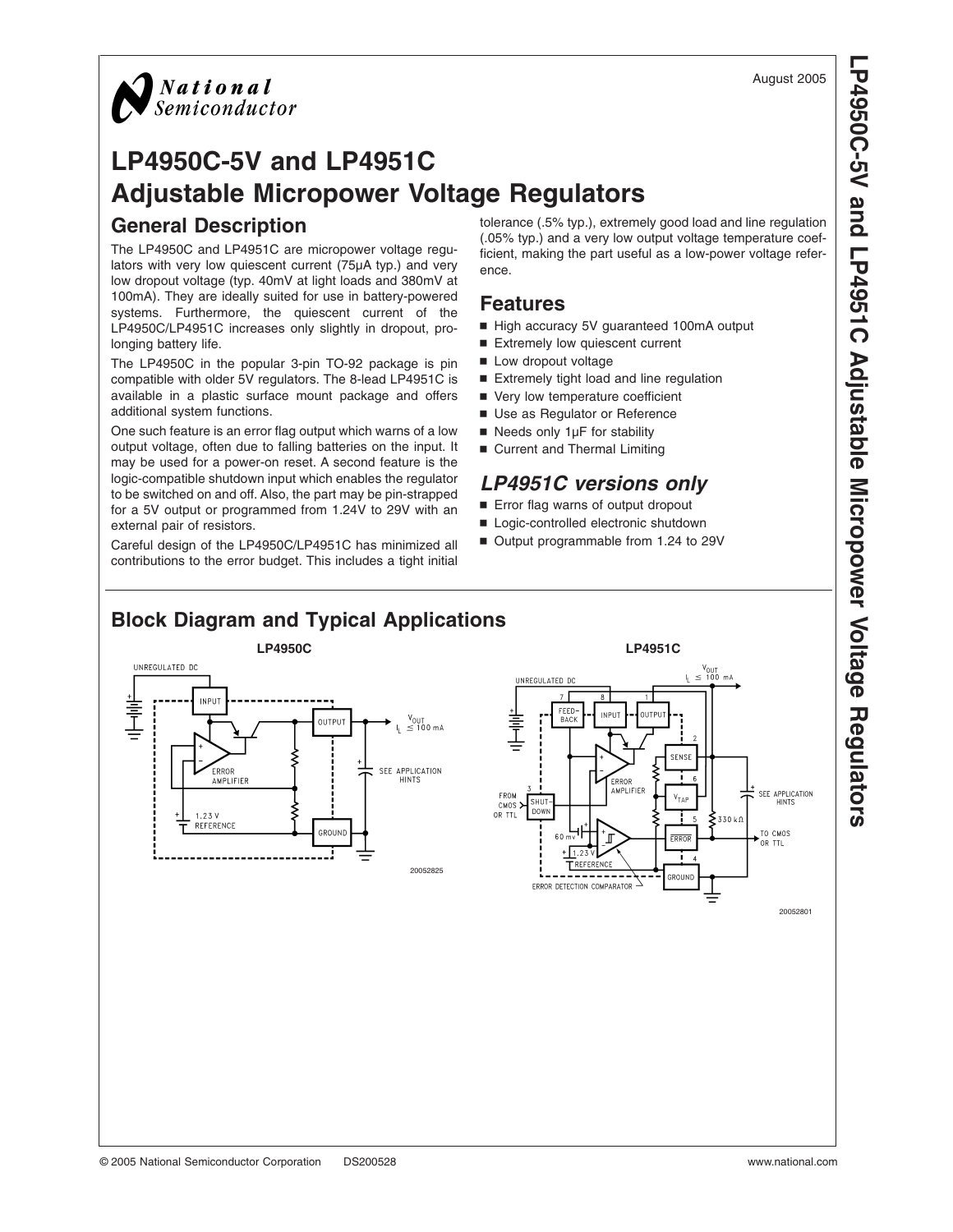# **Absolute Maximum Ratings [\(Note 1\)](#page-2-0)**

**If Military/Aerospace specified devices are required, please contact the National Semiconductor Sales Office/ Distributors for availability and specifications.**

| Input Supply Voltage               | $-0.3$ to $+30V$                  |
|------------------------------------|-----------------------------------|
| SHUTDOWN Input Voltage,            | $-0.3$ to $+30V$                  |
| <b>Error Comparator Output</b>     |                                   |
| Voltage, (Note 9)                  |                                   |
| FEEDBACK Input Voltage             | $-1.5$ to $+30V$                  |
| (Note 9) (Note 10)                 |                                   |
| <b>Power Dissipation</b>           | <b>Internally Limited</b>         |
| Junction Temperature $(T_1)$       | $+150^{\circ}$ C                  |
| <b>Ambient Storage Temperature</b> | $-65^{\circ}$ to $+150^{\circ}$ C |
|                                    |                                   |

Soldering Dwell Time, Temperature Wave Infrared Vapor Phase 4 seconds, 260˚C 10 seconds, 240˚C 75 seconds, 219˚C ESD TBD

## **Operating Ratings [\(Note 1\)](#page-2-0)**

| Maximum Input Supply Voltage | 30V                                 |
|------------------------------|-------------------------------------|
| Junction Temperature Range   |                                     |
| (Note 8)                     |                                     |
| LP4950C, LP4951C             | $-40^{\circ}$ C to 125 $^{\circ}$ C |

# **Electrical Characteristics** [\(Note 2\)](#page-2-0)

|                                |                                                                   | <b>LP4950CZ</b> |               |               |              |
|--------------------------------|-------------------------------------------------------------------|-----------------|---------------|---------------|--------------|
|                                |                                                                   | <b>LP4951CM</b> |               |               |              |
| <b>Parameter</b>               | <b>Conditions</b>                                                 |                 | <b>Tested</b> | <b>Design</b> | <b>Units</b> |
|                                | (Note 2)                                                          | <b>Typ</b>      | Limit         | Limit         |              |
|                                |                                                                   |                 | (Note 3)      | (Note 4)      |              |
| Output Voltage                 | $T_{J} = 25^{\circ}C$                                             | 5.0             | 5.1           |               | V max        |
|                                |                                                                   |                 | 4.9           |               | V min        |
|                                | $-25^{\circ}C \leq T_J \leq 85^{\circ}C$                          |                 |               | 5.15          | V max        |
|                                |                                                                   |                 |               | 4.85          | V min        |
|                                | <b>Full Operating</b>                                             |                 |               | 5.2           | V max        |
|                                | Temperature Range                                                 |                 |               | 4.8           | V min        |
| Output Voltage                 | 100 µA $\leq$ $I_L \leq$ 100 mA                                   |                 |               | 5.24          | V max        |
|                                | $T_J \leq T_{JMAX}$                                               |                 |               | 4.76          | V min        |
| Output Voltage                 | (Note 12)                                                         |                 |               | 150           | ppm/°C       |
| <b>Temperature Coefficient</b> |                                                                   |                 |               |               |              |
| Line Regulation                | $6V \le V_{IN} \le 30V$ (Note 15)                                 | 0.04            | 0.2           |               | $%$ max      |
| (Note 14)                      |                                                                   |                 |               | 0.4           | $%$ max      |
| <b>Load Regulation</b>         | $100\mu A \leq I_L \leq 100mA$                                    | 0.1             | 0.2           |               | $%$ max      |
| (Note 14)                      |                                                                   |                 |               | 0.3           | $%$ max      |
| Dropout Voltage                | $I_L = 100 \mu A$                                                 | 50              | 80            |               | mV max       |
| (Note 5)                       |                                                                   |                 |               | 150           | mV max       |
|                                | $I_L = 100mA$                                                     | 380             | 450           |               | mV max       |
|                                |                                                                   |                 |               | 600           | mV max       |
| <b>Ground Current</b>          | $I_1 = 100 \mu A$                                                 | 75              | 150           |               | µA max       |
|                                |                                                                   |                 |               | 170           | µA max       |
|                                | $I_1 = 100mA$                                                     | 8               | 15            |               | mA max       |
|                                |                                                                   |                 |               | 19            | mA max       |
| <b>Dropout Ground Current</b>  | $V_{IN} = 4.5V$                                                   | 110             | 200           |               | µA max       |
|                                | $I_L = 100 \mu A$                                                 |                 |               | 230           | µA max       |
| <b>Current Limit</b>           | $V_{\text{OUT}} = 0$                                              | 160             | 200           |               | mA max       |
|                                |                                                                   |                 |               | 220           | mA max       |
| <b>Thermal Regulation</b>      | (Note 13)                                                         | 0.05            | 0.2           |               | %/W max      |
| Output Noise,                  | $C_L = 1 \mu F$                                                   | 430             |               |               | µV rms       |
| 10 Hz to 100 kHz               | $C_L = 200 \mu F$                                                 | 160             |               |               | µV rms       |
|                                | $C_L = 3.3 \mu F$ (Bypass = 0.01 $\mu F$<br>Pins 7 to 1 (LP4951C) | 100             |               |               | µV rms       |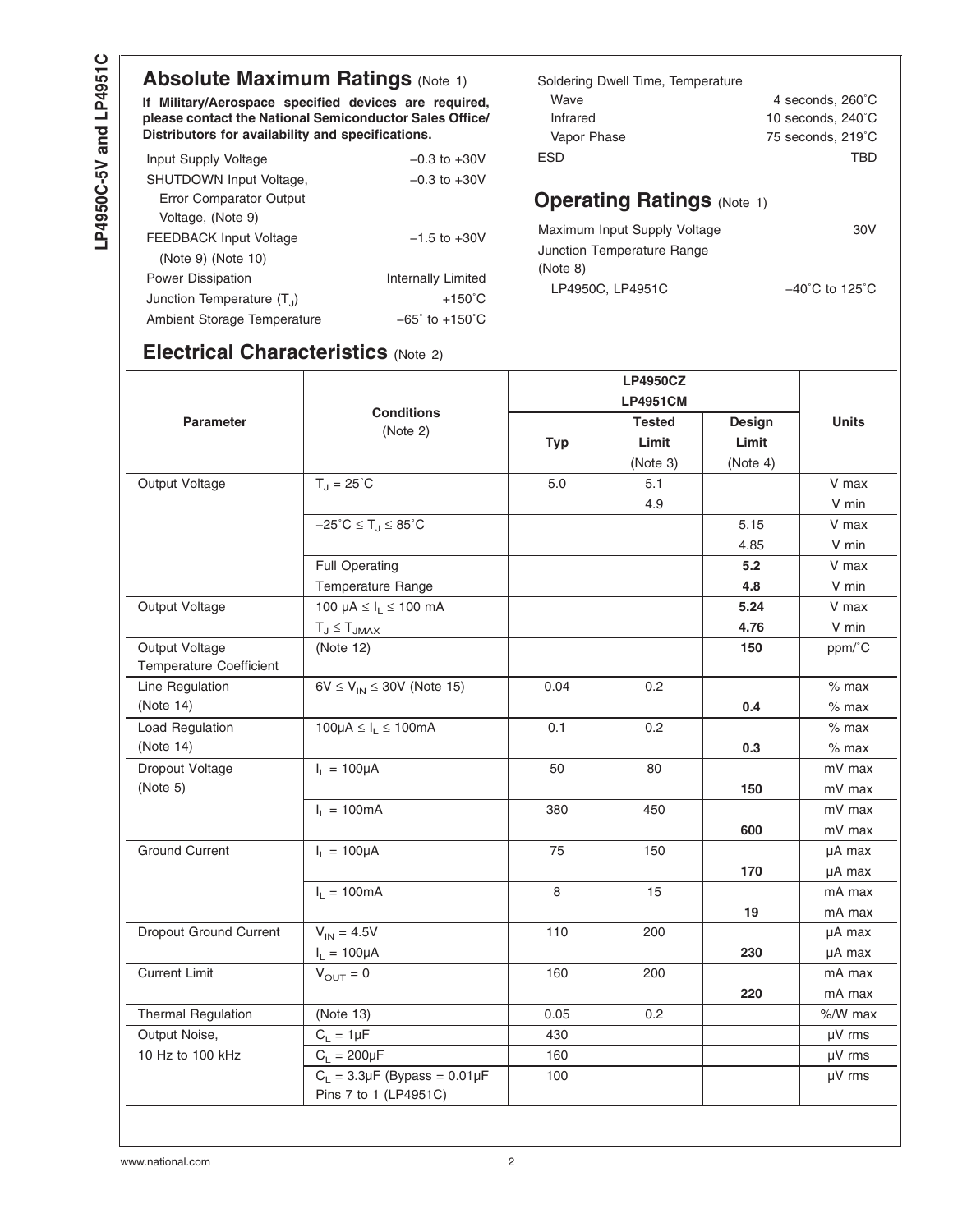<span id="page-2-0"></span>

| <b>Electrical Characteristics</b>                              |                                            |            |                                    |                             |                          |
|----------------------------------------------------------------|--------------------------------------------|------------|------------------------------------|-----------------------------|--------------------------|
|                                                                |                                            |            | <b>LP4951C</b>                     |                             |                          |
| <b>Parameter</b>                                               | <b>Conditions (Note 2)</b>                 | <b>Typ</b> | <b>Tested</b><br>Limit (Note<br>3) | Desgin<br>Limit (Note<br>4) | <b>Units</b>             |
| <b>8-PIN VERSIONS ONLY</b>                                     |                                            |            |                                    |                             |                          |
| Reference Voltage                                              |                                            | 1.235      | 1.285<br>1.185                     | 1.295                       | V max<br>V max<br>V min  |
|                                                                |                                            |            |                                    | 1.165                       | Vmin                     |
| Reference Voltage                                              | (Note 7)                                   |            |                                    | 1.335<br>1.135              | V max<br>V min           |
| Feedback Pin Bias<br>Current                                   |                                            | 20         | 40                                 | 60                          | nA max<br>nA max         |
| Reference Voltage<br><b>Temperature Coefficient</b>            | (Note 12)                                  | 50         |                                    |                             | ppm/°C                   |
| Feedback Pin Bias<br><b>Current Temperature</b><br>Coefficient |                                            | 0.1        |                                    |                             | $nA$ <sup>°</sup> C      |
| <b>Error Comparator</b>                                        |                                            |            |                                    |                             |                          |
| Output Leakage Current                                         | $VOH = 30V$                                | 0.01       | $\mathbf{1}$                       | $\overline{2}$              | µA max<br>µA max         |
| Output Low Voltage                                             | $V_{IN} = 4.5V$<br>$I_{OL} = 400 \mu A$    | 150        | 250                                | 400                         | mV max<br>mV max         |
| <b>Upper Threshold Voltage</b>                                 | (Note 4)                                   | 60         | 40                                 | 25                          | mV min<br>mV min         |
| Lower Threshold Voltage                                        | (Note 6)                                   | 75         | 95                                 | 140                         | mV max<br>mV max         |
| <b>Hysteresis</b>                                              | (Note 6)                                   | 15         |                                    |                             | mV                       |
| <b>Shutdown Input</b>                                          |                                            |            |                                    |                             |                          |
| Input Logic Voltage                                            | Low (Regulator ON)<br>High (Regulator OFF) | 1.3        |                                    | 0.7<br>2.0                  | $\vee$<br>V max<br>V min |
| Shutdown Pin Input<br>Current                                  | $VSHUTDOWN = 2.4V$                         | 30         | 50                                 | 100                         | µA max<br>µA max         |
|                                                                | $VSHUTDOWN = 30V$                          | 450        | 600                                | 750                         | µA max<br>µA max         |
| <b>Regulator Output Current</b><br>in Shutdown                 | (Note 11)                                  | 3          | 10                                 | 20                          | µA max<br>µA max         |

**Note 1:** Absolute Maximum Ratings are limits beyond which damage to the device may occur. Operating Ratings are conditions under which operation of the device is guaranteed. Operating Ratings do not imply guaranteed performance limits. For guaranteed performance limits and associated test conditions, see the Electrical Characteristics tables.

Note 2: Unless otherwise specified all limits guaranteed for V<sub>IN</sub> = 6V, I<sub>L</sub> = 100µA and C<sub>L</sub> = 1µF. Limits appearing in **boldface** type apply over the entire junction temperature range for operation. Limits appearing in normal type apply for  $T_A = T_J = 25$ °C. Additional conditions for the 8-pin versions are FEEDBACK tied to V<sub>TAP</sub>, OUTPUT tied to SENSE ( $V_{\text{OUT}} = 5V$ ), and  $V_{\text{SHUTDOWN}} \le 0.8V$ .

**Note 3:** Guaranteed and 100% production tested.

**Note 4:** Guaranteed but not 100% production tested. These limits are not used to calculate outgoing AQL levels.

Note 5: Dropout Voltage is defined as the input to output differential at which the output voltage drops 100 mV below its nominal value measured at 1V differential. At very low values of programmed output voltage, the minimum input supply voltage of 2V (2.3V over temperature) must be taken into account.

Note 6: Comparator thresholds are expressed in terms of a voltage differential at the Feedback terminal below the nominal reference voltage measured at  $V_{IN}$  = 6V. To express these thresholds in terms of output voltage change, multiply by the error amplifier gain =  $V_{OUT}/V_{REF}$  = (R1 + R2)/R2.For example, at a programmed output voltage of 5V, the Error output is guaranteed to go low when the output drops by 95 mV x 5V/1.235V = 384 mV. Thresholds remain constant as a percent of V<sub>OUT</sub> as V<sub>OUT</sub> is varied, with the dropout warning occurring at typically 5% below nominal, 7.5% guaranteed.

**Note 7:**  $V_{REF}$  ≤  $V_{OUT}$  ≤  $(V_{IN}$  – 1V), 2.3V ≤  $V_{IN}$  ≤ 30V, 100µA ≤  $I_L$  ≤ 100mA,  $T_J$  ≤  $T_{JMAX}$ .

**Note 8:** The junction-to-ambient thermal resistances are as follows: 180˚C/W and 160˚C/W for the TO-92 package with 0.40 inch and 0.25 inch leads to the printed circuit board (PCB) respectively, 160˚C/W for the molded plastic SOP (M). The above thermal resistances for the M package apply when the package is soldered directly to the PCB.

**LP4950C-5V**

 **and** 

**LP4951C**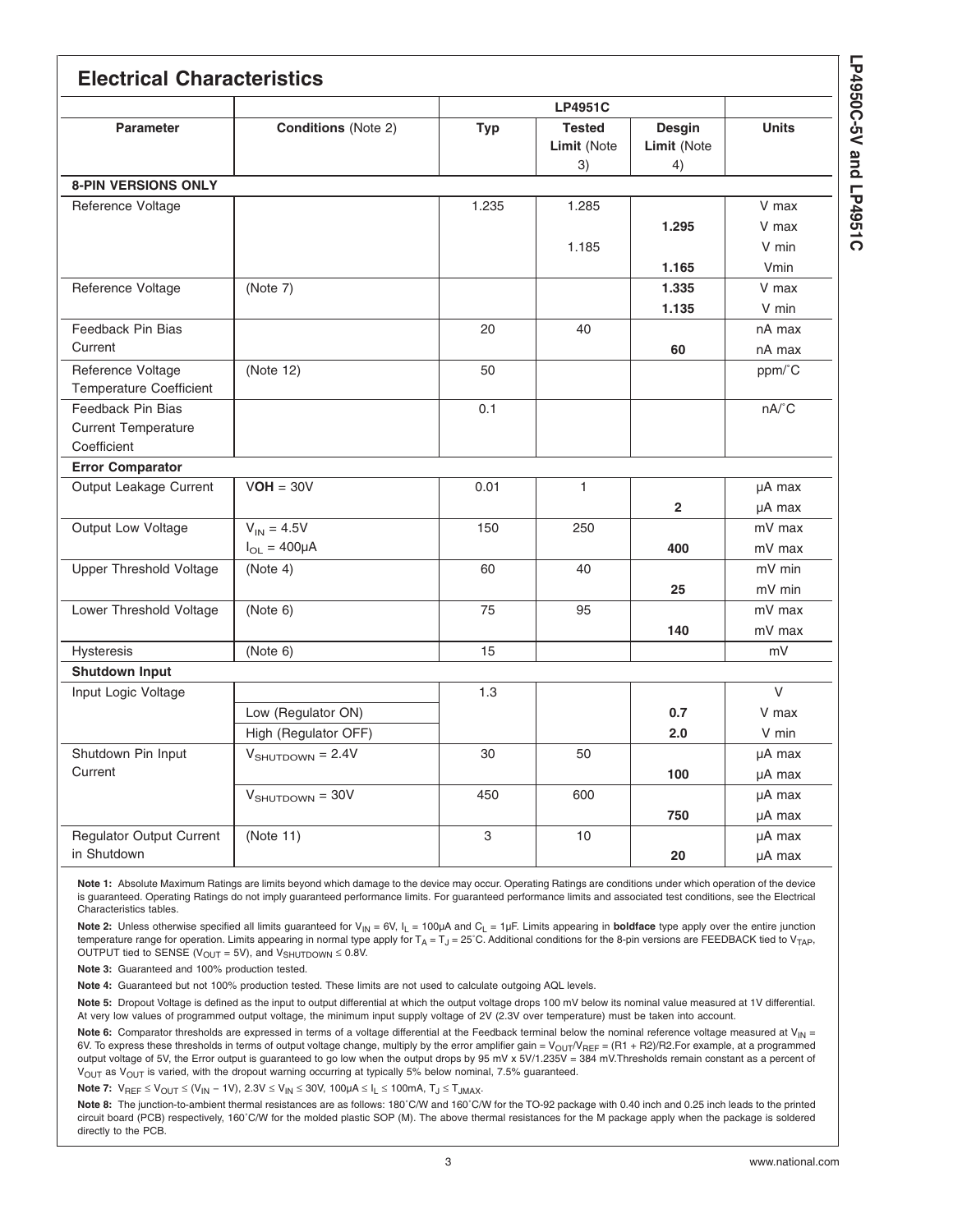#### <span id="page-3-0"></span>**Electrical Characteristics** (Continued)

**Note 9:** May exceed input supply voltage.

**Note 10:** When used in dual-supply systems where the output terminal sees loads returned to a negative supply, the output voltage should be diode-clamped to ground.

**Note 11:**  $V_{SHUTDOWN} \ge 2V$ ,  $V_{IN} \le 30V$ ,  $V_{OUT} = 0$ , Feedback pin tied to  $V_{TAP}$ .

**Note 12:** Output or reference voltage temperature coefficient is defined as the worst case voltage change divided by the total temperature range.

**Note 13:** Thermal regulation is defined as the change in output voltage at a time T after a change in power dissipation is applied, excluding load or line regulation effects. Specifications are for a 50 mA load pulse at  $V_{IN}$  = 30V (1.25W pulse) for T = 10ms.

Note 14: Regulation is measured at constant junction temperature, using pulse testing with a low duty cycle. Changes in output voltage due to heating effects are covered under the specification for thermal regulation.

Note 15: Line regulation for the LP4951C is tested at 150°C for I<sub>L</sub> = 1 mA. For I<sub>L</sub> = 100µA and T<sub>J</sub> = 125°C, line regulation is guaranteed by design to 0.2%. See Typical Performance Characteristics for line regulation versus temperature and load current.

# **Connection Diagrams**









# **Ordering Information**

| Package     | <b>Output Voltage</b> | Temperature                                          |  |
|-------------|-----------------------|------------------------------------------------------|--|
|             | 5.0V                  |                                                      |  |
| $TO-92 (Z)$ | LP4950CZ-5.0          | $-40^{\circ}$ C < T <sub>1</sub> < 125 $^{\circ}$ C  |  |
| M (M08A)    | LP4951CM              | $-40^{\circ}$ C < T <sub>.1</sub> < 125 $^{\circ}$ C |  |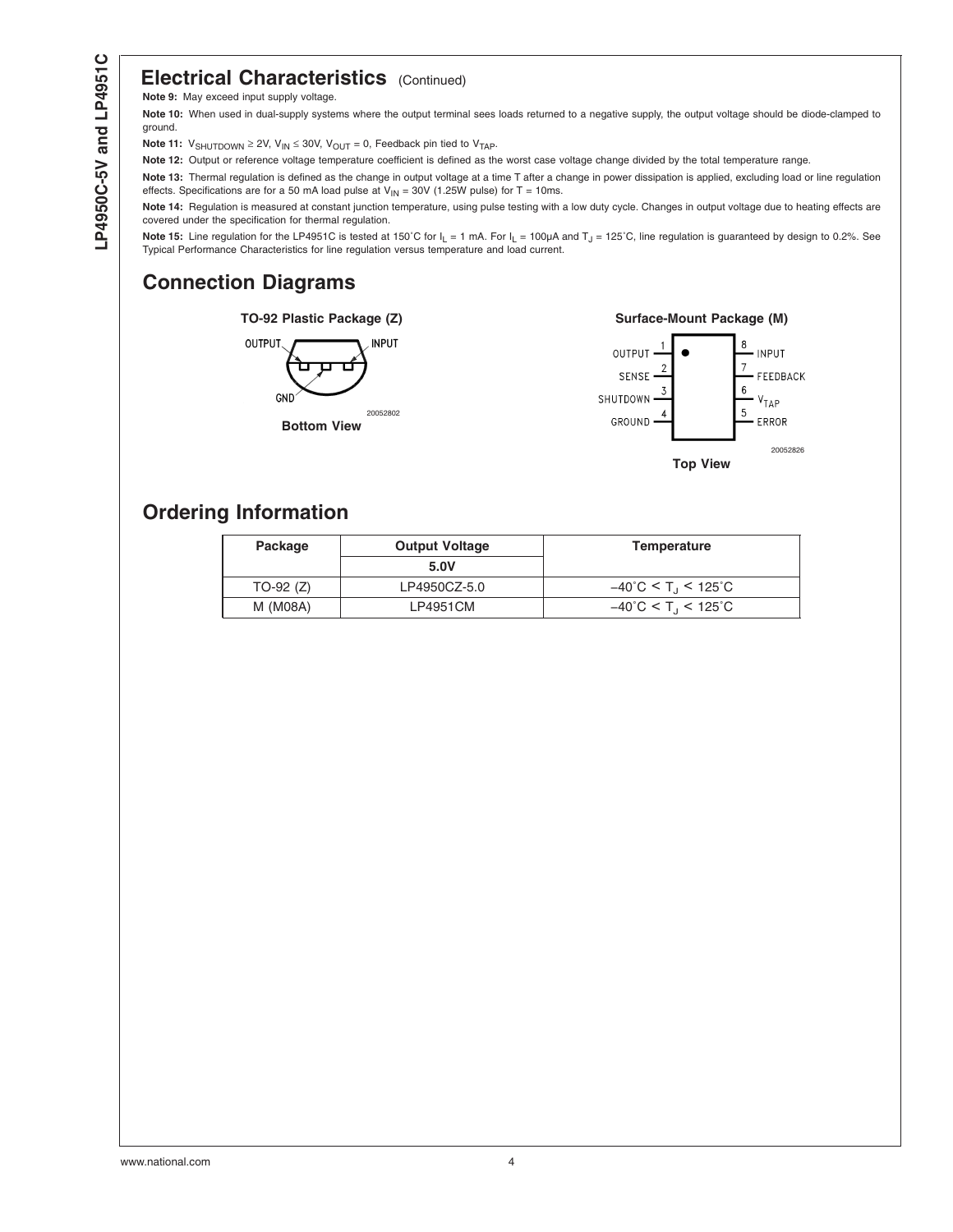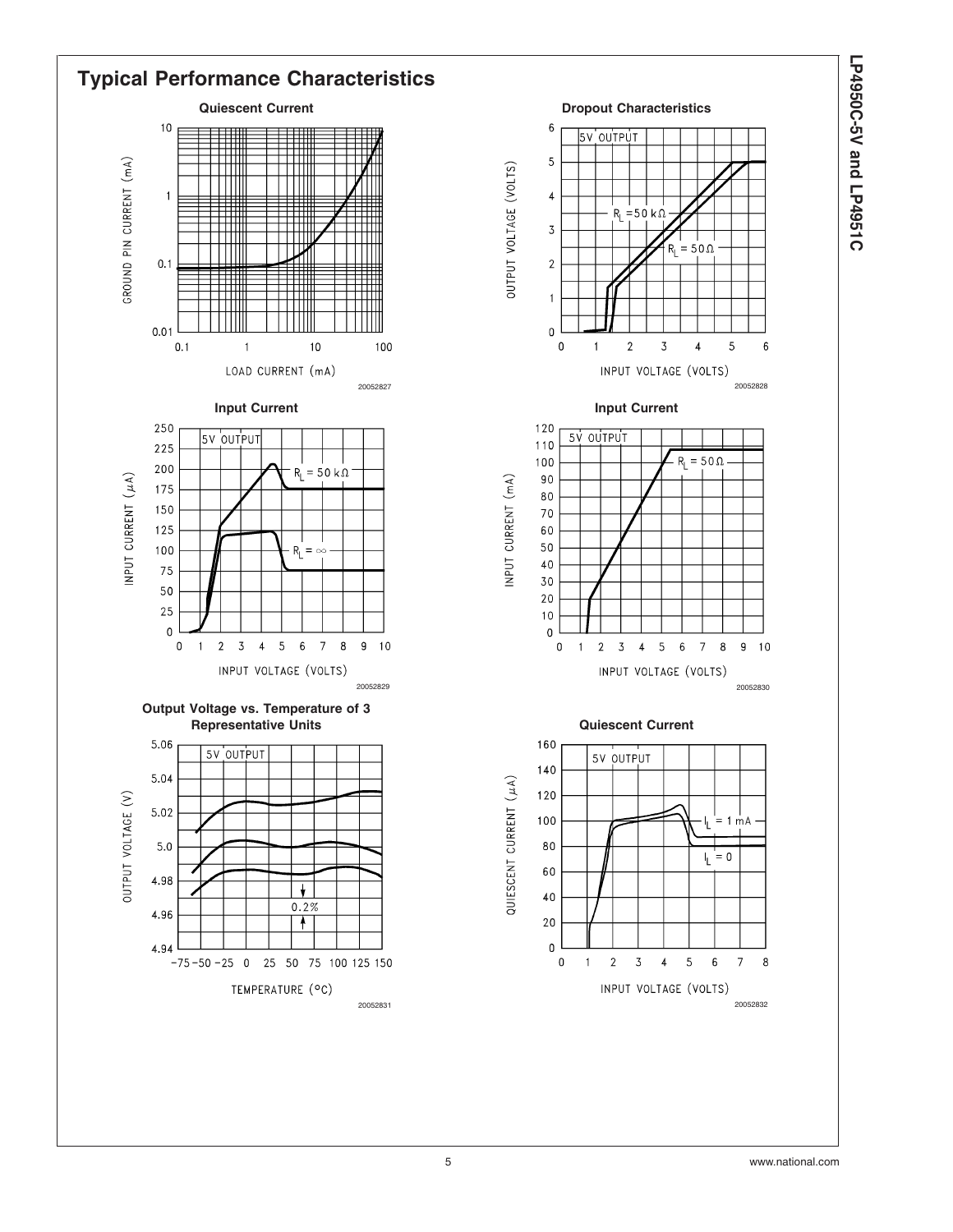



20052838

100 mA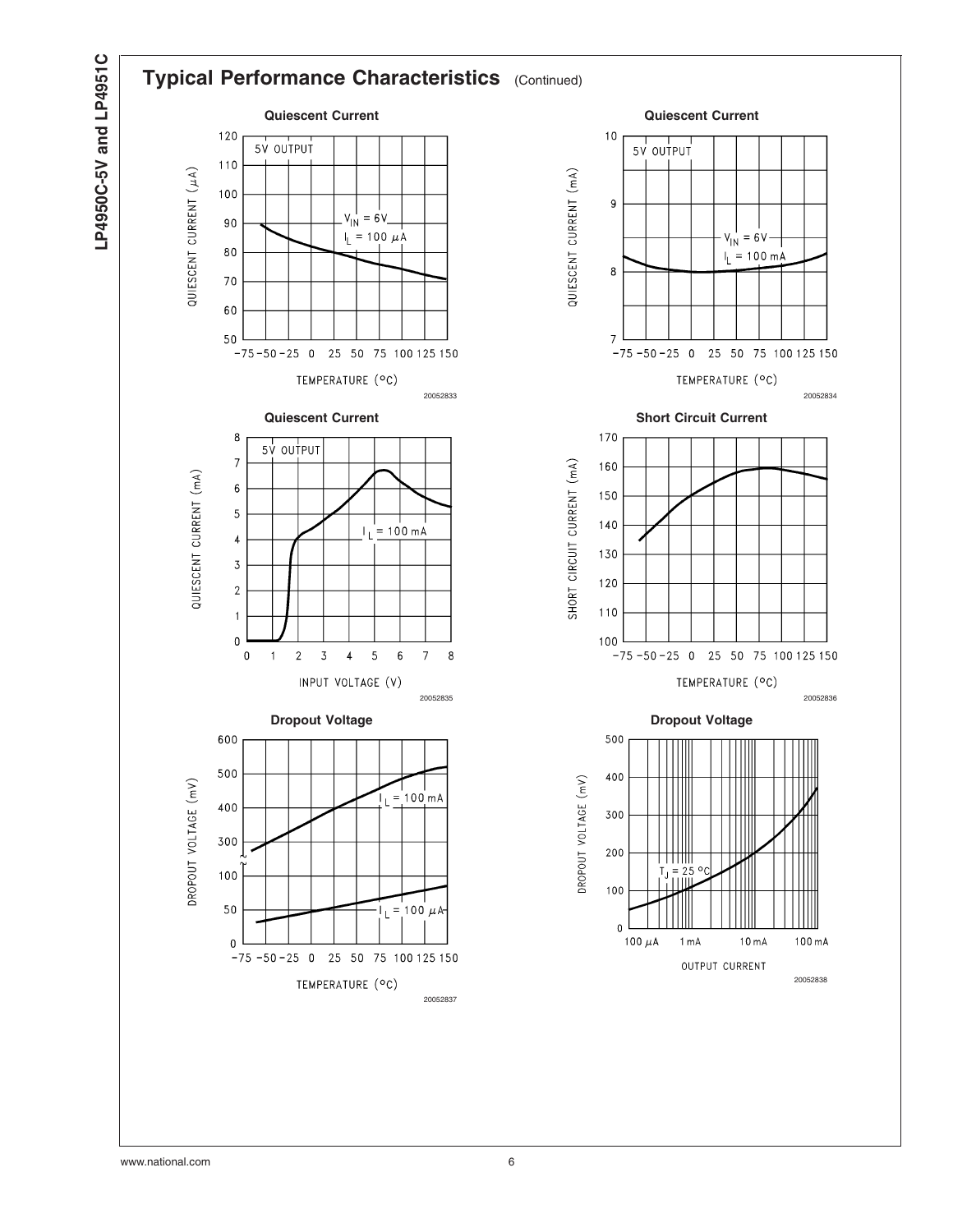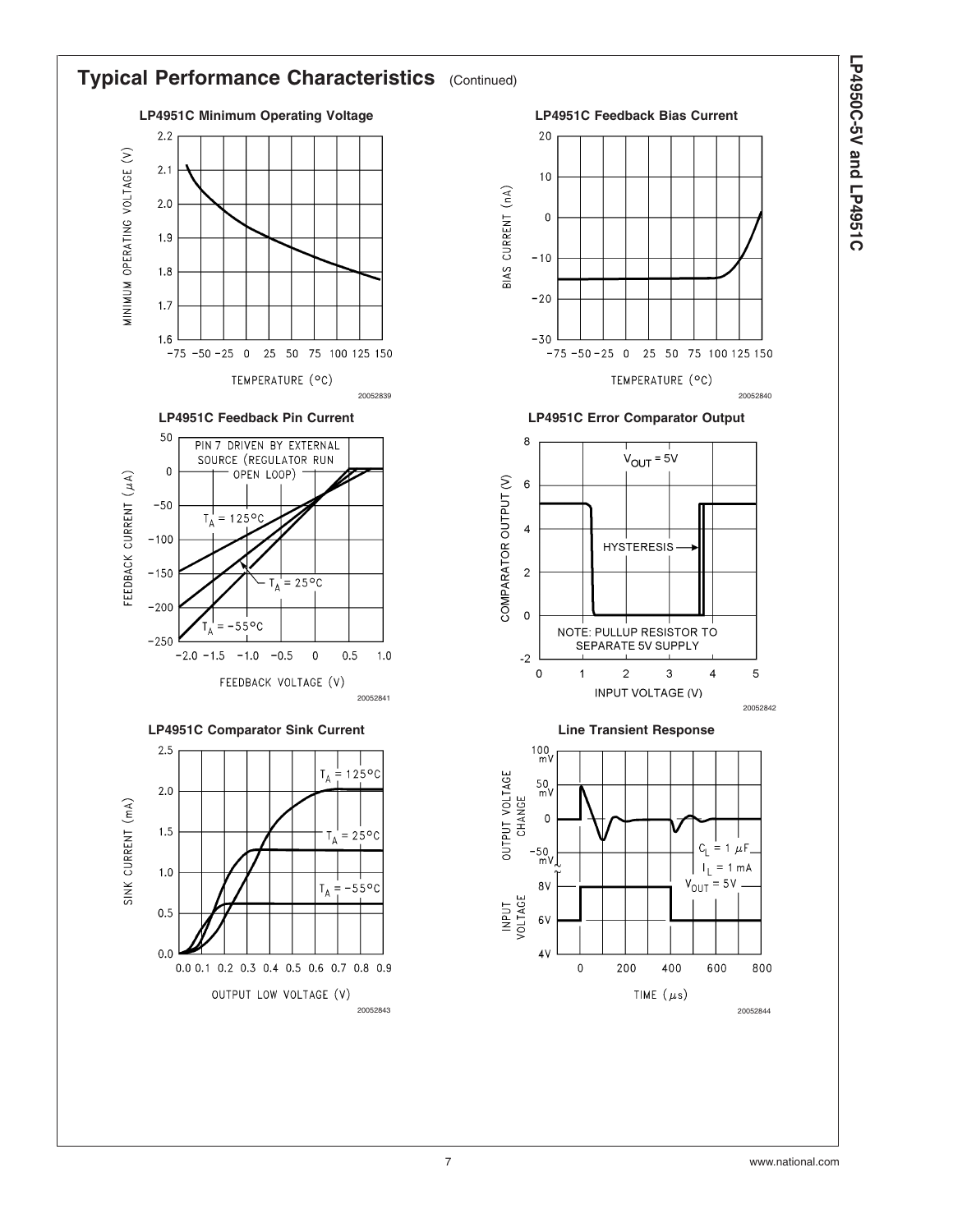

#### **Typical Performance Characteristics** (Continued) **Load Transient Response Load Transient Response** 250 200 OUTPUT VOLTAGE<br>CHANGE (mV)  $\frac{1}{2}$ <br>  $\frac{1}{2}$ <br>  $\frac{1}{2}$ <br>  $\frac{1}{2}$ <br>  $\frac{1}{2}$ <br>  $\frac{1}{2}$ <br>  $\frac{1}{2}$ <br>  $\frac{1}{2}$ <br>  $\frac{1}{2}$ <br>  $\frac{1}{2}$ <br>  $\frac{1}{2}$ <br>  $\frac{1}{2}$ <br>  $\frac{1}{2}$ <br>  $\frac{1}{2}$ <br>  $\frac{1}{2}$ <br>  $\frac{1}{2}$ <br>  $\frac{1}{2}$ <br>  $\frac{1}{2}$ <br>  $\frac{1}{2}$ <br>  $\frac{1}{2}$ <br> OUTPUT VOLTAGE  $= 1 \mu F$  $\mathrm{C}_{\mathrm{L}}$  $-100$  $V_{\text{OUT}} = 5V$  $\begin{array}{c}\n100 \\
mA \\
100 \\
\mu A\n\end{array}$ LOAD<br>CURRENT LOAD<br>CURRENT  $\pmb{0}$  $\mathbf{1}$  $\mathbf 2$  $\mathfrak{Z}$  $\overline{4}$ 5 TIME (ms) LP4951C Enable Transient **COUTF COUPS** Cutput Impedance  $\overline{7}$  $C_{L}$  $= 1 \mu F$ 6 OUTPUT IMPEDANCE (OHMS) 5 VOLTAGE<sup>(V)</sup> **OUTPUT**  $\overline{\mathbf{4}}$  $I_L = 10 \text{ mA}$  $\overline{3}$  $V_{\text{IN}} = 8V$  $\overline{c}$  $V_{\text{OUT}} = 5V$  $= 10 \mu F$  $C_{\text{I}}$  $\overline{1}$  $\mathbf 0$ PIN VOLTAGE (V)  $\overline{c}$ **SHUTDOWN**  $\overline{0}$  $-2$  $-100$  0 100 200 300 400 500 600 700 TIME  $(\mu s)$ 20052847 **Ripple Rejection Contracts Ripple Rejection** 90 80 RIPPLE REJECTION (dB) RIPPLE REJECTION (dB) 70  $= 0$ 60 50  $= 100 \mu A$ η.  $40\,$  $c_{\rm L}$  $= 1 \mu F$  $V_{\text{IN}}$  $= 6V$  $30\,$  $5V$  $V_{\text{OUT}}$ 20  $10<sup>1</sup>$  $10^{2}$  $10<sup>4</sup>$  $10<sup>5</sup>$  $10^{6}$  $10^3$ FREQUENCY (Hz) 20052849 20052850

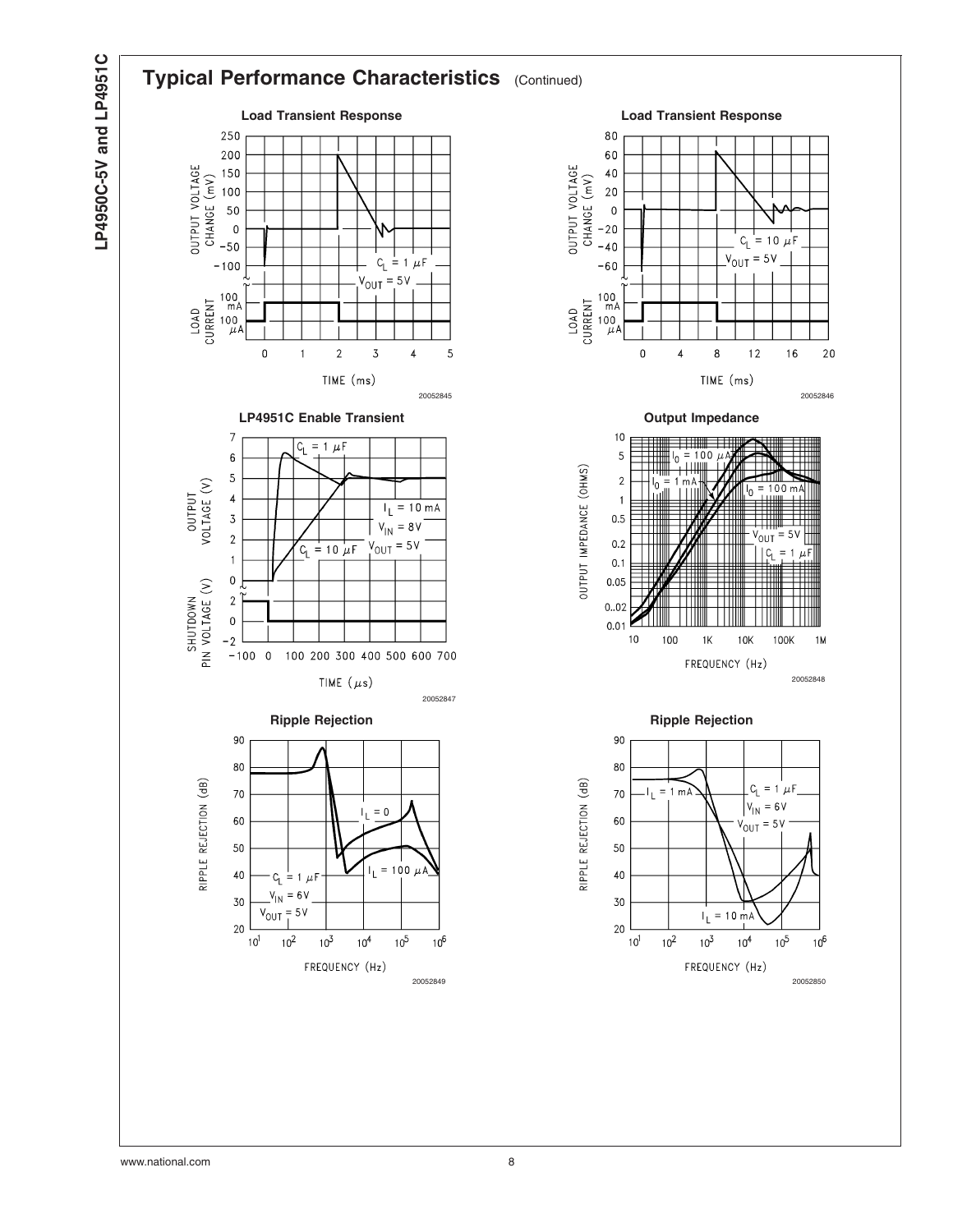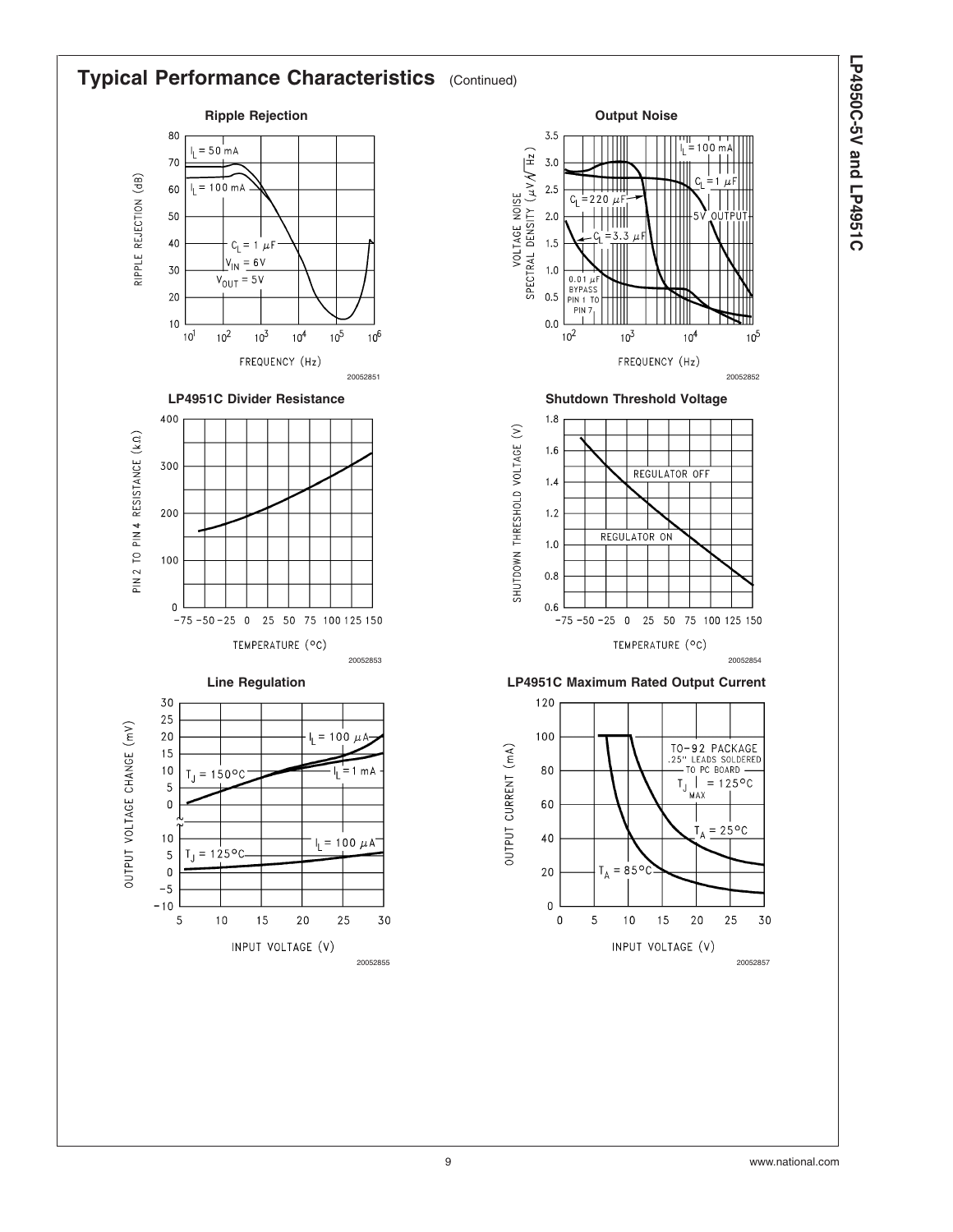# P4950C-5V and LP4951C **LP4950C-5V and LP4951C**

#### **Typical Performance Characteristics** (Continued)



# **Application Hints**

#### **EXTERNAL CAPACITORS**

A 1.0µF (or greater) capacitor is required between the output and ground for stability at output voltages of 5V or more. At lower output voltages, more capacitance is required. Without this capacitor the part will oscillate. Most types of tantalum or aluminum electrolytics work fine here; even film types work but are not recommended for reasons of cost. Many aluminum electrolytics have electrolytes that freeze at about −30˚C, so solid tantalums are recommended for operation below −25˚C. The important parameters of the capacitor are an ESR of about 5  $\Omega$  or less and a resonant frequency above 500 kHz. The value of this capacitor may be increased without limit.

At lower values of output current, less output capacitance is required for stability. The capacitor can be reduced to 0.33  $\mu$ F for currents below 10 mA or 0.1  $\mu$ F for currents below 1 mA. Using the 8-pin version at voltages below 5V runs the error amplifier at lower gains so that *more* output capacitance is needed. For the worst-case situation of a 100 mA load at 1.23V output (Output shorted to Feedback) a 3.3 µF (or greater) capacitor should be used.

Unlike many other regulators, the LP4950C will remain stable and in regulation with no load in addition to the internal voltage divider. This is especially important in CMOS RAM keep-alive applications. When setting the output voltage of the LP4951C version with external resistors, a minimum load of 1µA is recommended.

A 0.1µF capacitor should be placed from the LP4950C/ LP4951C input to ground if there is more than 10 inches of wire between the input and the AC filter capacitor or if a battery is used as the input.

Stray capacitance to the LP4951C Feedback terminal (pin 7) can cause instability. This may especially be a problem when using high value external resistors to set the output voltage. Adding a 100pF capacitor between Output and Feedback and increasing the output capacitor to at least 3.3µF will fix this problem.

#### **ERROR DETECTION COMPARATOR OUTPUT**

The comparator produces a logic low output whenever the LP4951C output falls out of regulation by more than approximately 5%. This figure is the comparator's built-in offset of about 60 mV divided by the 1.235 reference voltage. (Refer to the block diagram in the front of the datasheet.) This trip level remains "5% below normal" regardless of the programmed output voltage of the 4951C. For example, the error flag trip level is typically 4.75V for a 5V output or 11.4V for a 12V output. The out of regulation condition may be due either to low input voltage, current limiting, or thermal limiting.

*[Figure 1](#page-10-0)* below gives a timing diagram depicting the ERROR signal and the regulated output voltage as the LP4951C input is ramped up and down. The ERROR signal becomes valid (low) at about 1.3V input. It goes high at about 5V input (the input voltage at which  $V_{\text{OUT}} = 4.75V$ ). Since the LP4951C's dropout voltage is load-dependent (see curve in typical performance characteristics), the **input** voltage trip point (about 5V) will vary with the load current. The **output** voltage trip point (approx. 4.75V) does not vary with load.

The error comparator has an open-collector output which requires an external pullup resistor. This resistor may be returned to the output or some other supply voltage depending on system requirements. In determining a value for this resistor, note that while the output is rated to sink 400µA, this sink current adds to battery drain in a low battery condition. Suggested values range from 100k to 1 MΩ. The resistor is not required if this output is unused.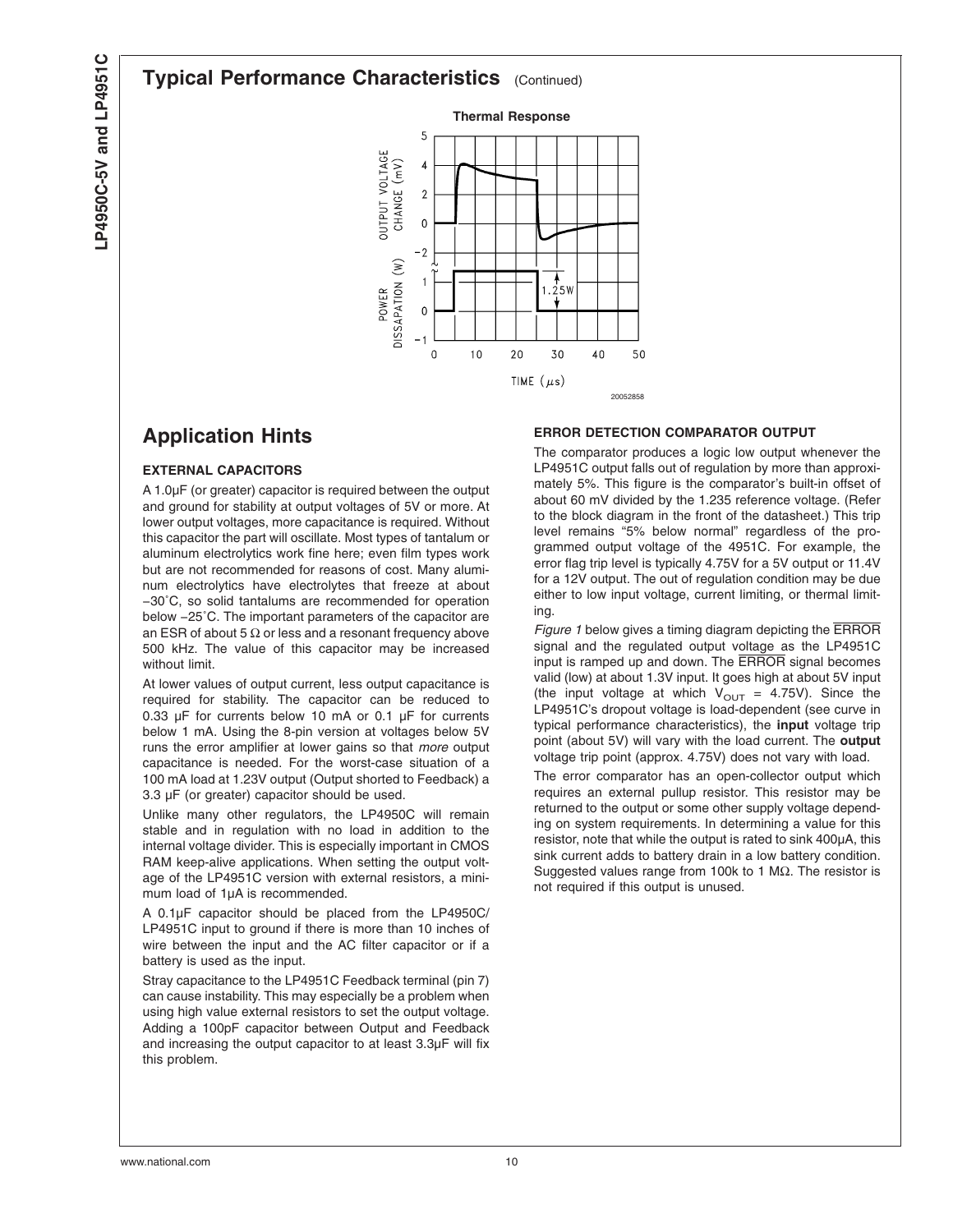## <span id="page-10-0"></span>**Application Hints** (Continued)



\*When  $V_{IN} \le 1.3V$ , the error flag pin becomes a high impedance, and the error flag voltage rises to its pull-up voltage. Using  $V_{OUT}$  as the pull-up voltage (see *Figure 2*), rather than an external 5V source, will keep the error flag voltage under 1.2V (typ.) in this condition. The user may wish to divide down the error flag voltage using equal-value resistors (10 kΩ suggested), to ensure a low-level logic signal during any fault condition, while still allowing a valid high logic level during normal operation.

#### **FIGURE 1. ERROR Output Timing**

#### **PROGRAMMING THE OUTPUT VOLTAGE (LP4951C)**

The LP4951C may be pin-strapped for 5V using its internal voltage divider by tying the pin 1 (output) to pin 2 (sense) pins together, and also tying the pin 7 (feedback) and pin 6  $(V<sub>TAP</sub>)$  pins together. Alternatively, it may be programmed for any output voltage between its 1.235V reference and its 30V maximum rating. As seen in *Figure 2*, an external pair of resistors is required.

The complete equation for the output voltage is

$$
V_{OUT} = V_{REF} \bullet \left(1 + \frac{R_1}{R_2}\right) + I_{FB}R_1
$$

where  $V_{\text{REF}}$  is the nominal 1.235 reference voltage and  $I_{FB}$  is the feedback pin bias current, nominally −20 nA. The minimum recommended load current of 1µA forces an upper limit of 1.2 M $\Omega$  on the value of  $R_2$ , if the regulator must work with no load (a condition often found in CMOS in standby).  $I_{FB}$  will produce a 2% typical error in  $V_{\text{OUT}}$  which may be eliminated at room temperature by trimming  $R_1$ . For better accuracy, choosing  $R_2$  = 100k reduces this error to 0.17% while increasing the resistor program current to 12µA. Since the LP4951C typically draws 60µA at no load with Pin 2 opencircuited, this is a small price to pay.



\*See Application Hints

$$
V_{out}=V_{Ref}\left(1+\frac{R_1}{R_2}\right)
$$

\*\*Drive with TTL-high to shut down. Ground or leave open if shutdown feature is not to be used.

**Note:** Pins 2 and 6 are left open.

#### **FIGURE 2. Adjustable Regulator (LP4951C)**

#### **REDUCING OUTPUT NOISE**

In reference applications it may be advantageous to reduce the AC noise present at the output. One method is to reduce the regulator bandwidth by increasing the size of the output capacitor. This is the only way noise can be reduced on the 3 lead LP4950C but is relatively inefficient, as increasing the capacitor from 1µF to 220µF only decreases the noise from 430µV to 160µV rms for a 100kHz bandwidth at 5V output. Noise can be reduced fourfold by a bypass capacitor across  $R_1$ , since it reduces the high frequency gain from 4 to unity. Pick

$$
C_{\text{BYPASS}} \cong \frac{1}{2\pi R_1 \cdot 200 \text{ Hz}}
$$

or about 0.01µF. When doing this, the output capacitor must be increased to 3.3µF to maintain stability. These changes reduce the output noise from 430µV to 100µV rms for a 100kHz bandwidth at 5V output. With the bypass capacitor added, noise no longer scales with output voltage so that improvements are more dramatic at higher output voltages.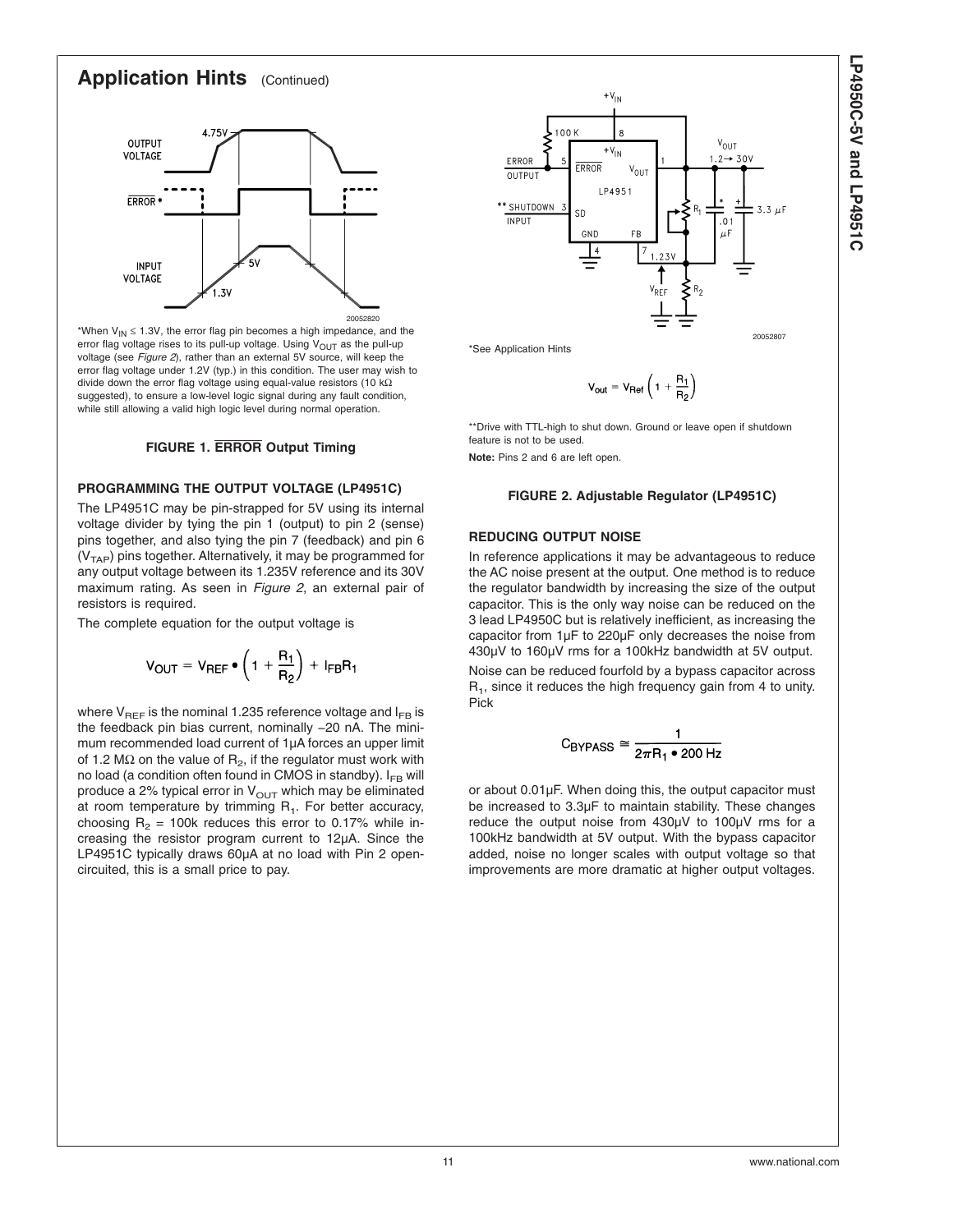

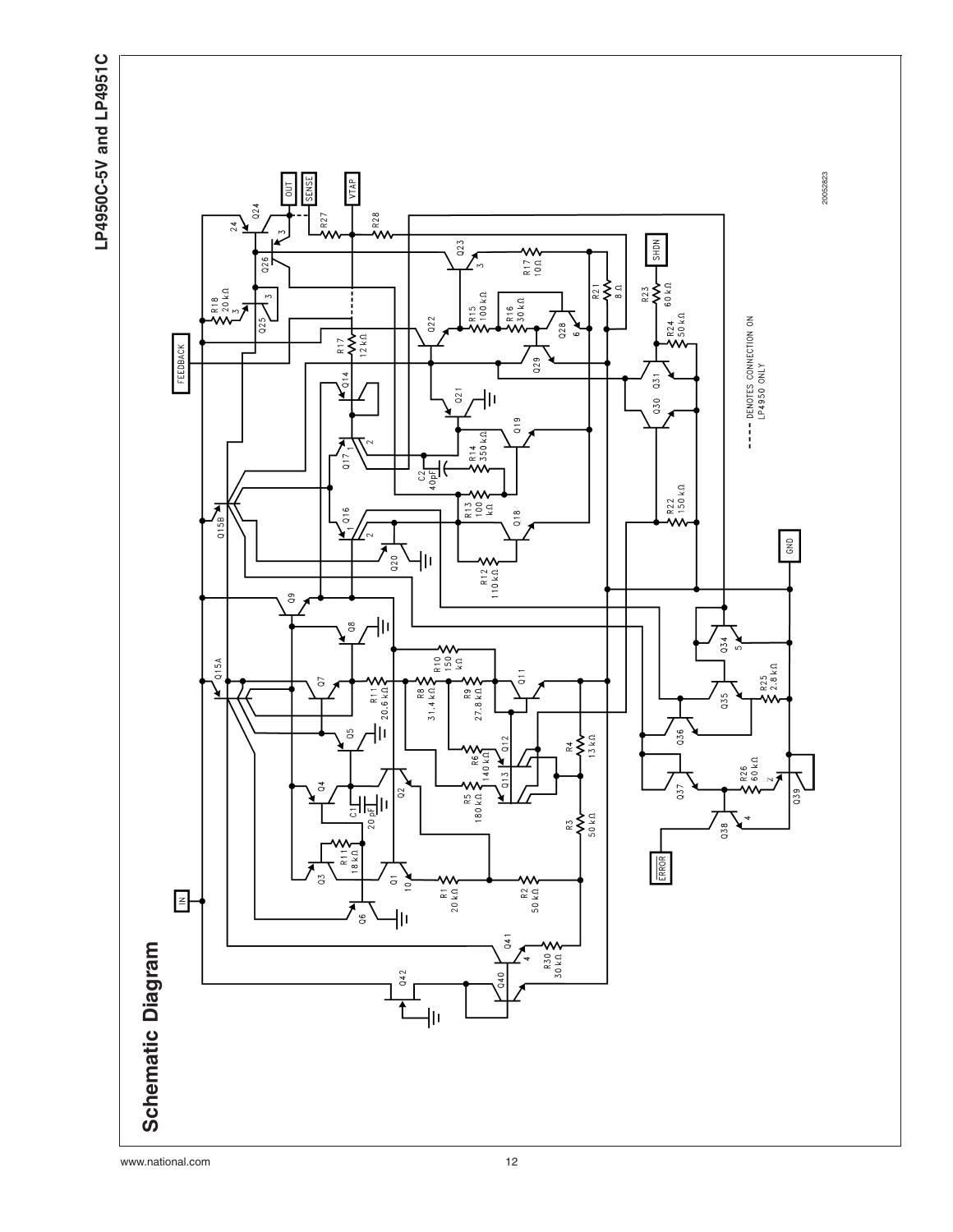

**LP4950C-5V**

 **and** 

**LP4951C**